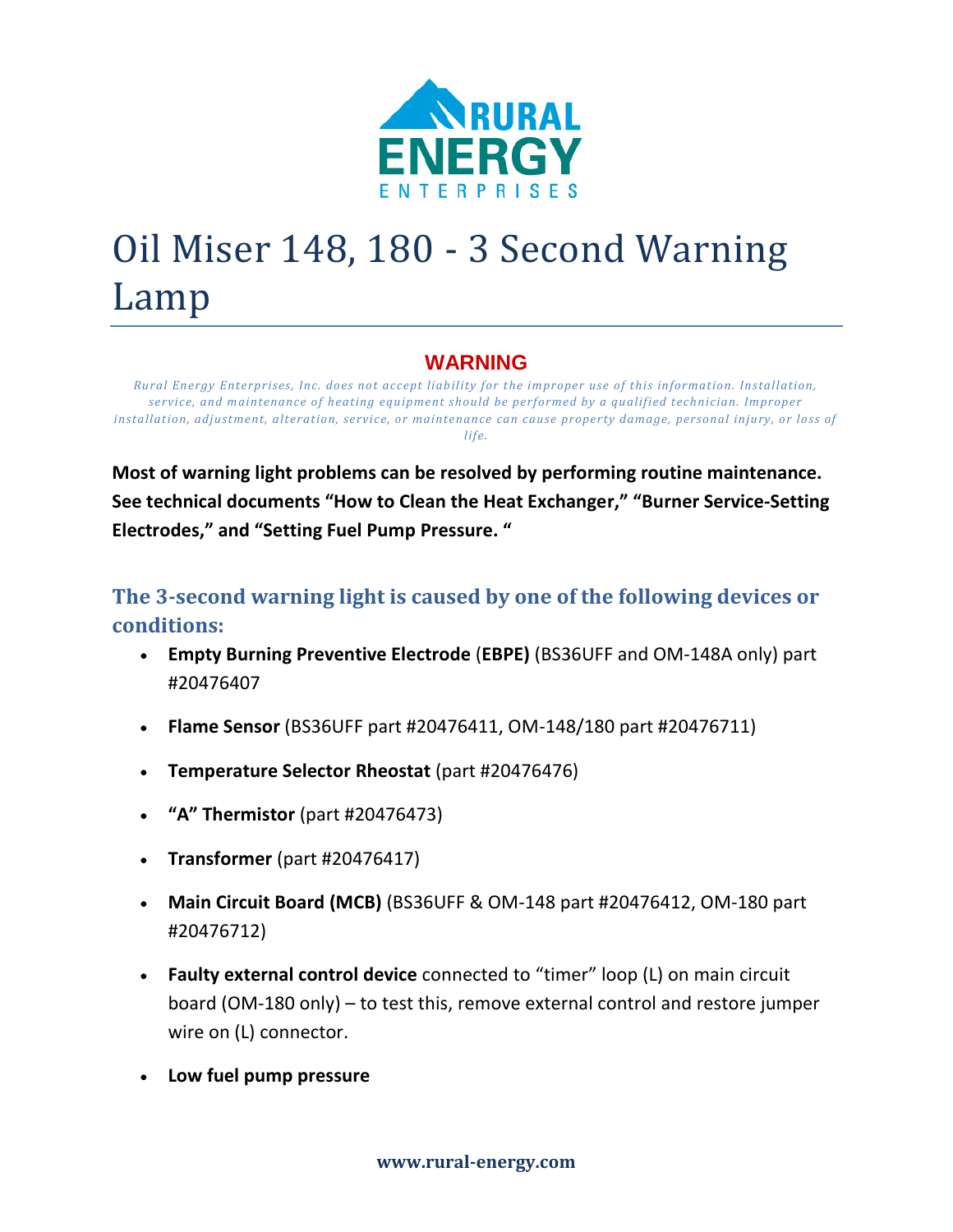• **Insufficient oxygen to flame**

### • **Electrodes out of adjustment**



#### **CONSTRUCTION**

## **OM-148/BS-36UFF only:**

- 1. **Are the hot and cold water lines connected correctly** When facing the heater, the incoming cold water should connect at the front-right of the heat exchanger (COLD), the outgoing heated water should connect at the left-rear (HOT).
- 2. **Is the heat exchanger full of water**? Turn on a hot water faucet to remove air from the top of the heat exchanger.
- 3. **Empty Burn Preventative Electrode**", or EBPE and wiring: Disconnect (B) plug from main circuit board (MCB). With the heat exchanger full of water and your meter on Ohms ( $Ω$ ), you should have approximately 0 $Ω$  between the white wire and the chassis of the heater. If not, the EBPE needs to be removed and cleaned with a wire brush or replaced. Unplug the EBPE before removing it so that the wires can move freely, as twisting the wires will break them. Drain the heat exchanger before removing the EBPE. After replacing the EBPE, plug (B) connector back into place on MCB, and refill the heat exchanger.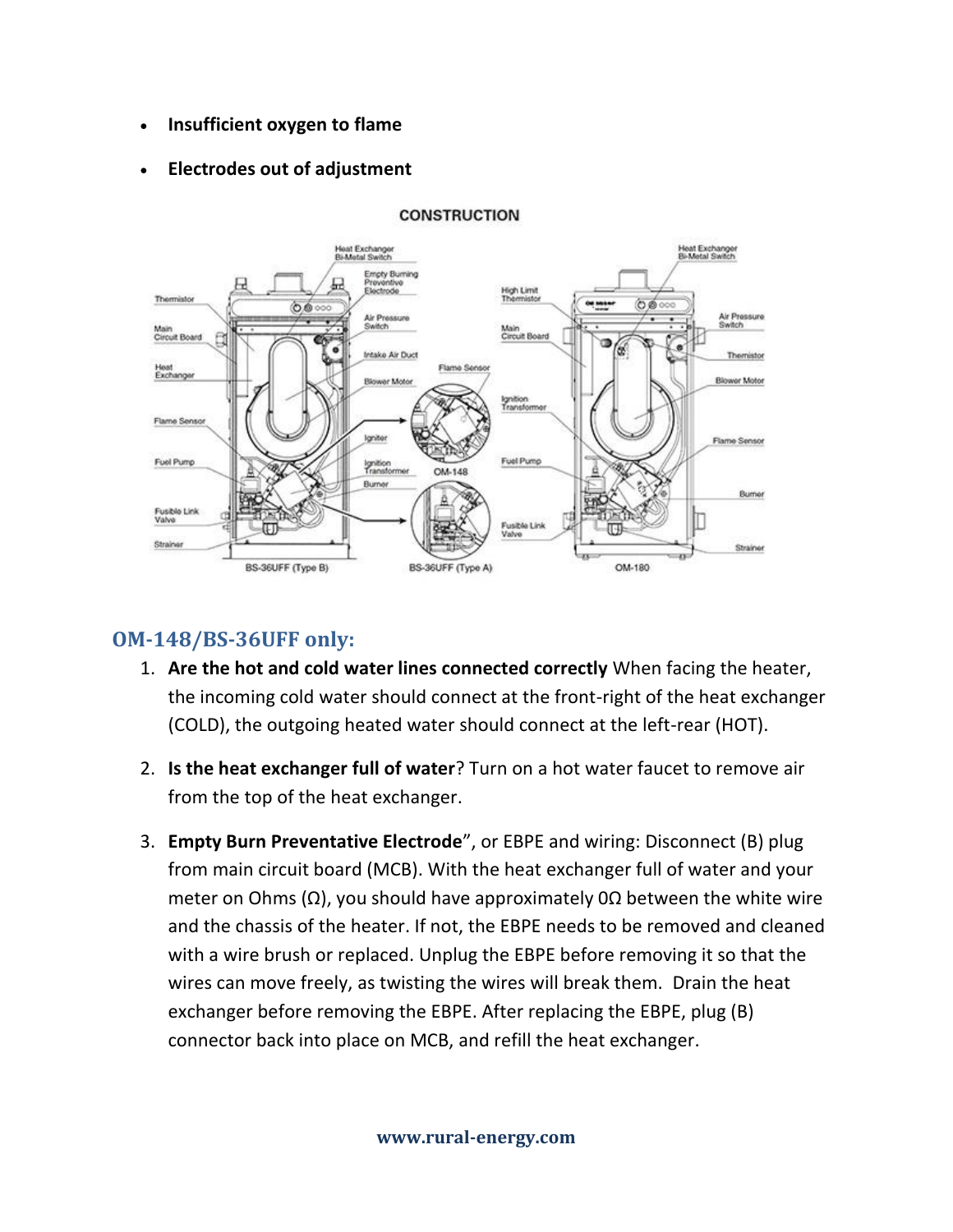## **OM-180 only:**

- 1. **Is the heat exchanger full of fluid**? Outgoing piping should not turn immediately downward. Piping should facilitate air elimination.
- 2. **Faulty external controller wired to "timer" plug (L) on MCB:** If the OM-180 is being controlled by an external thermostat, aquastat, etc. and that device is not opening/closing the circuit cleanly, it can cause the 3 second warning light. To test this, restore the factory jumper wire to the (L) connection on the MCB.

## **All models:**

- 1. **Are all wiring connections secured and making good contact**? Verify that all wiring connections are secure, and make sure that no wires have been pinched, esp. those wires that can be pinched when the burner assembly is installed into the heat exchanger. The plastic wire connectors are designed to plug into the MCB only one way… if they don't snap into place easily, make sure that you have them turned the right way. Forcing them into place can damage the MCB.
- 2. **Grounding**: Put one test lead behind connector (B), right alongside the green wire (keep B connector plugged in to MCB). Put your other lead to the chassis. With your meter on Ohms (Ω), you should have zero resistance. If not, secure grounding.
- 3. **Flame sensor**: Remove (D) connector from MCB. With your meter on Ohms (Ω) and no light on the flame sensor, you should read greater than 180kΩ through the flame sensor. If your meter will not read resistances higher than 200kΩ, you will probably get "OL" for over limit. With light on the flame sensor, you should get less than 30kΩ. If either of these values are out of the specified range, replace the flame sensor.
- 4. "**A Thermistor**": Unplug (A) connector from MCB. Resistance will vary with the fluid temperature inside the heat exchanger. Verify that the thermistor resistance is within the range specified below. If the resistance is out of the specified range, replace the thermistor. (OM-180: The "{T} thermistor, high-limit"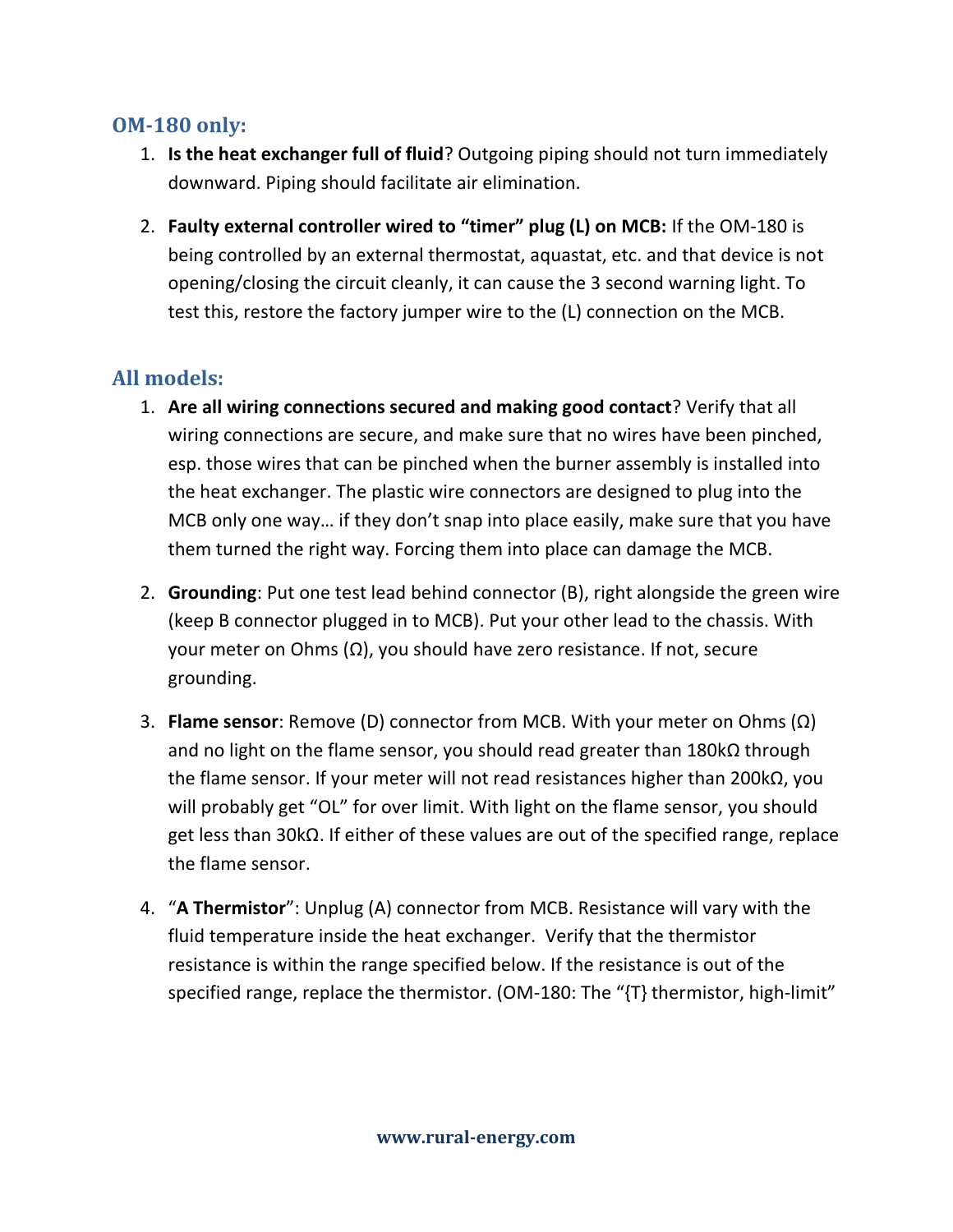| <b>Water</b>              | 50             | 68             | 86             | 95             | 104            | 113            | 122            | 131    | 140                   | 149        | 158            | 167    | 176            |
|---------------------------|----------------|----------------|----------------|----------------|----------------|----------------|----------------|--------|-----------------------|------------|----------------|--------|----------------|
| Temp.                     | ∘F             | ١F.            | Έ              | ۰F             | F              | F              | °F             | ۰F     | ∘⊏                    | ∘⊧         |                | ∘⊏     | ∘⊧             |
|                           | $10^{\circ}$ C | $20^{\circ}$ C | $30^{\circ}$ C | $35^{\circ}$ C | $40^{\circ}$ C | $45^{\circ}$ C | $50^{\circ}$ C | 55°C   | $60^{\circ}$ C        |            | 65°C 70°C 75°C |        | $80^{\circ}$ C |
| Thermistor                | 86             | 54             | 35             | 29             | 23             | 19             | 16             | 13     | 11                    | 9.3        | 7.8            | 6.7    | 5.6            |
| sensing                   | $\sim$         | ×.             | $\sim$         | $\sim$         | $\sim$         | m              | $\sim$         | $\sim$ | $\tilde{\phantom{a}}$ | $\tilde{}$ | $\sim$         | $\sim$ | $\sim$         |
| resistance<br>$(k\Omega)$ | 106            | 65             | 45             | 34             | 27             | 22             | 18             | 15     | 13                    | 10         | 8.7            | 7.4    | 6.3            |

should be tested the same way)

- 5. **Transformer**: Primary is (J1) on MCB. Secondaries are (J2). You should have ~120VAC on the primary. If not, test power back to the wall. The secondaries should read 13.6VAC blue to blue, 12VAC orange to orange. If you have a variance of greater than ±10%, replace the transformer.
- 6. **Temperature Selector Rheostat:** Unplug the temperature selector/indicator lamp assembly from the MCB (marked "remote controller" on MCB). With your meter on Ohms  $(\Omega)$ , test between the yellow and brown wires. You should be able to get your test leads in the back side of the connector enough to make contact (where the wire enters). Turn the temperature selector and watch the resistance value on your meter change. It should vary smoothly from 0 to 50kΩ. If the reading does not change smoothly, or if there are any dead spots, replace the indicator lamp circuit board assembly. ALTERNATE TESTING METHOD (FOR TROUBLESHOOTING PURPOSES ONLY - HEATER WILL FIRE TO MAXIMUM OPERATING TEMPERATURE - SCALD HAZARD): Snip the yellow and brown wires, strip the ends, and twist them together on the MCB side. This will take the temperature selector rheostat out of the equation. If the unit no longer goes to warning light, you know that the temperature selector was the problem. **DO NOT LEAVE THE HEATER WITH THE TEMPERATURE SELECTOR BYPASSED**. If the rheostat passes the test, use in-line splices or small wire nuts to reconnect the wiring. Be sure to make good connections… the circuit is resistance-sensitive.
- 7. **Low fuel pump pressure** can result in residual fuel still burning when heater fires again. Test by unplugging the flame sensor (D) from the MCB, firing the heater, and plugging the flame sensor back in immediately after the burner lights (heat on stack). If the heater does not go to the 3 second warning light, you know that the flame sensor is seeing light when it shouldn't. See technical document "Setting Fuel Pump Pressure ".